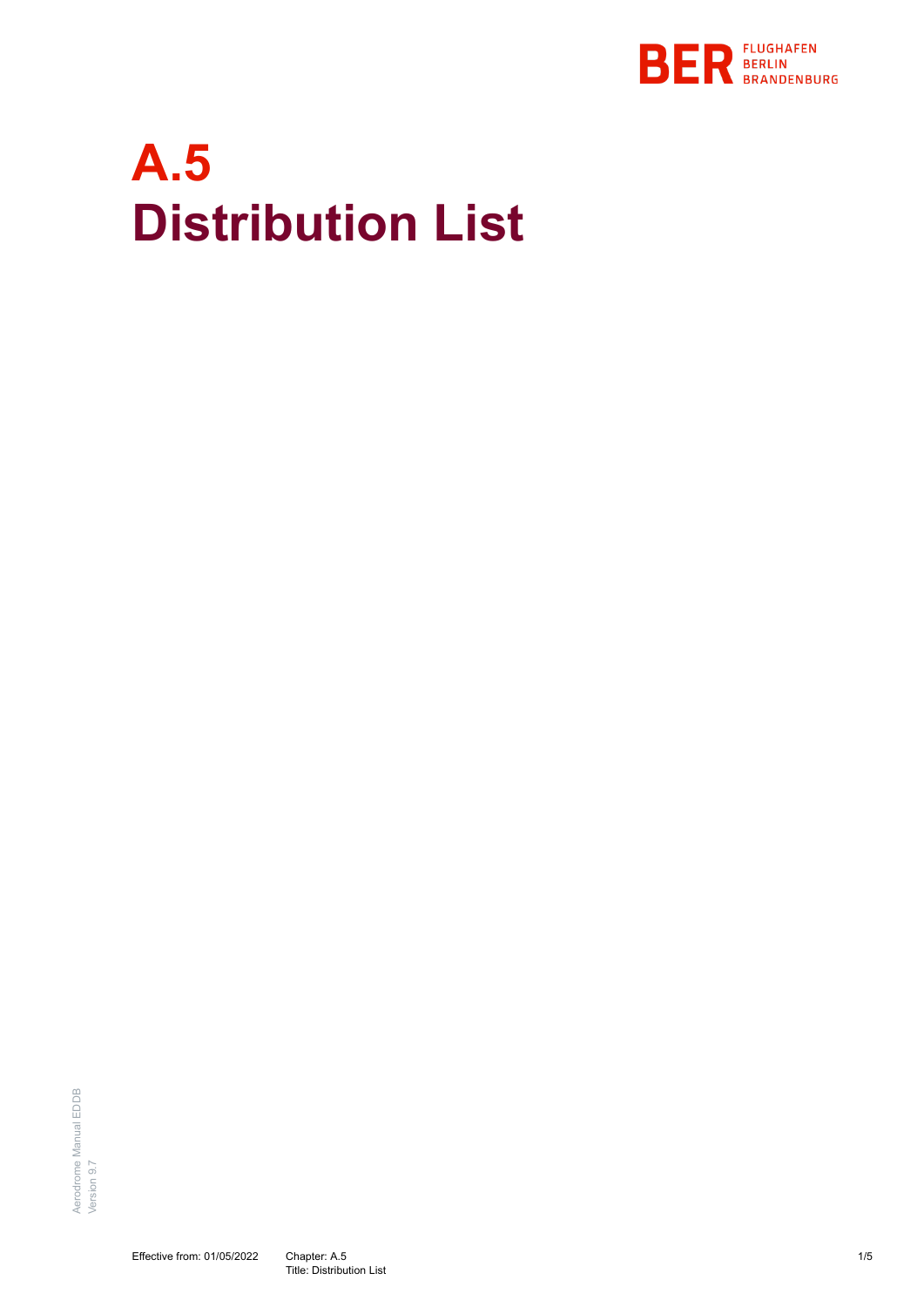

## **1 Distribution List**

| <b>Recipient</b>                 | <b>Medium</b>                 |
|----------------------------------|-------------------------------|
| <b>Aviation Authority (LuBB)</b> | Data storage device + Digital |
| Intranet                         | Digital                       |
| Extranet (excerpts)              | Digital                       |
| Internet (excerpts)              | Digital                       |

This aerodrome manual is distributed according to the following list:

Document management covers solely the digital version. If and when an aerodrome manual has been printed out, management of the document is no longer provided and the document cannot be guaranteed to be up to date. Before making any further use of such hard copies, users must take the steps necessary to ensure that they are using an up-to-date version of the aerodrome manual.

The most recently updated version of the aerodrome manual is available on the airport operator's intranet; excerpts are available to external users on the extranet at **[https://extranet.berlin-airport.de](https://extranet.berlin-airport.de/)** and on the internet at **[www.berlin-airport.de](http://www.berlin-airport.de/)** (see: Annex 1 — [Restrictions on the Distribution List\)](#page-2-0). Unless otherwise stated, the distribution list set out in Annex 1 applies to the main chapter and its annexes.

## Note:

Intranet and extranet users can select an option which will automatically send them an email notification whenever there is an update to the aerodrome manual.

The aerodrome manual is published in German. Specific components of the aerodrome manual or procedural regulations relevant for a general group of users or containing information for aviation purposes are published in English as well.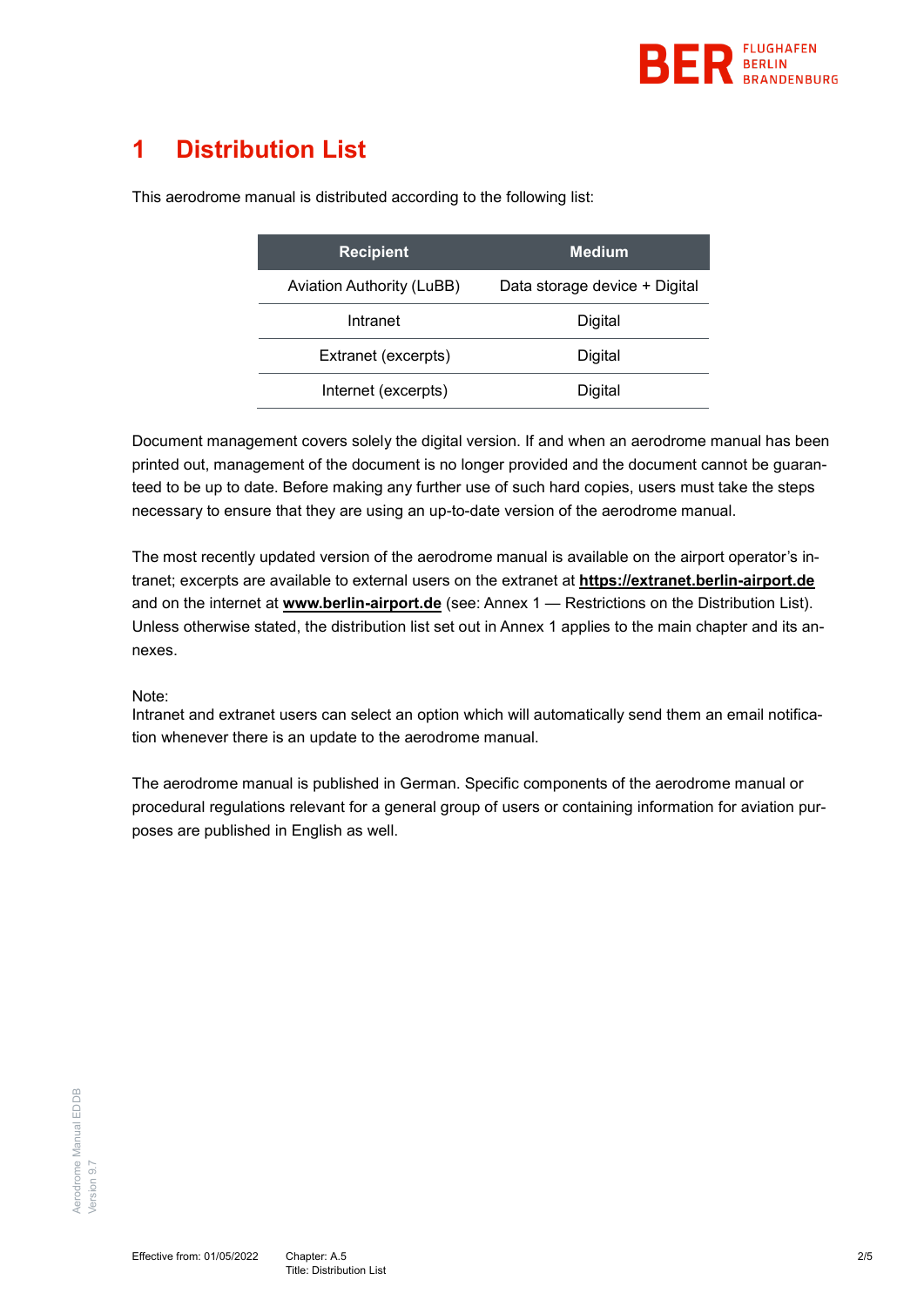

| Part A | <b>Intranet</b>           | <b>Extranet</b>           | <b>Internet</b>    | <b>English</b> |
|--------|---------------------------|---------------------------|--------------------|----------------|
| A.1    | $\boldsymbol{\mathsf{x}}$ | $\boldsymbol{\mathsf{x}}$ | $\pmb{\mathsf{x}}$ | $\sqrt{}$      |
| A.2    | X                         | $\pmb{\mathsf{X}}$        | X                  | $\sqrt{}$      |
| A.3    | X                         | X                         | X                  | $\sqrt{}$      |
| A.4    | $\pmb{\chi}$              | X                         | --                 | $\sqrt{}$      |
| A.5    | X                         | X                         | X                  | $\sqrt{}$      |
| A.6    | X                         | X                         | X                  | $\sqrt{}$      |
| A.7    | X                         | $\pmb{\mathsf{X}}$        | $\pmb{\mathsf{x}}$ | $\checkmark$   |
| A.8    | X                         | $\pmb{\mathsf{X}}$        | X                  | $\checkmark$   |
| A.9    | X                         | $\pmb{\chi}$              | --                 | $\checkmark$   |
| A.10   | X                         | $\boldsymbol{\mathsf{x}}$ | --                 | $\checkmark$   |

## <span id="page-2-0"></span>**Annex 1 — Restrictions on the Distribution List**

 $x =$  Recipient  $-$  = Not a recipient

| Part B          | <b>Intranet</b>           | <b>Extranet</b>    | Internet | <b>English</b> |
|-----------------|---------------------------|--------------------|----------|----------------|
| B.1             | X                         | --                 | --       | $\sim$         |
| B.2             | $\mathsf{x}$              | $\pmb{\mathsf{X}}$ |          | $\checkmark$   |
| $B.2 -$ Annex 1 | $\mathsf{x}$              | --                 | --       | --             |
| $B.2 -$ Annex 2 | $\boldsymbol{\mathsf{x}}$ | X                  |          | $\checkmark$   |
| <b>B.3</b>      | $\pmb{\mathsf{X}}$        |                    |          |                |
| <b>B.4</b>      | $\boldsymbol{\mathsf{X}}$ |                    |          |                |
| <b>B.5</b>      | $\pmb{\mathsf{X}}$        |                    |          | --             |
| <b>B.6</b>      | X                         | X                  | --       | $\checkmark$   |
| <b>B.7</b>      | $\boldsymbol{\mathsf{X}}$ | X                  |          | $\sqrt{}$      |
| <b>B.8</b>      | X                         | --                 |          |                |
| <b>B.9</b>      | X                         | X                  | --       | $\checkmark$   |
| <b>B.10</b>     | X                         |                    | --       |                |

 $x = Recipient$  -- = Not a recipient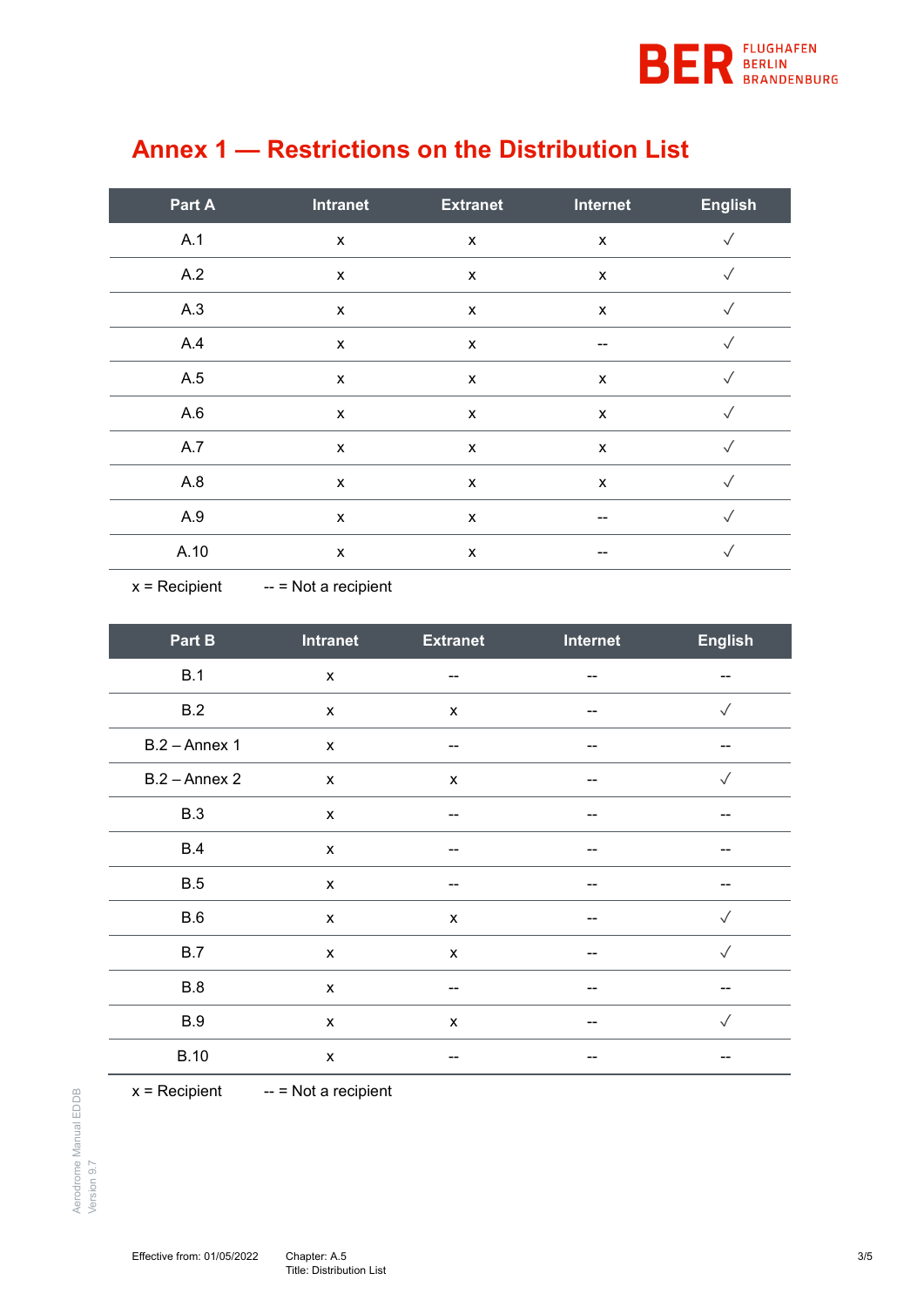

| Part C | Intranet | <b>Extranet</b> | Internet                 | <b>English</b> |
|--------|----------|-----------------|--------------------------|----------------|
| C.1    | X        | X               | $-$                      |                |
| C.2    | х        |                 | $-$                      | --             |
| C.3    | X        | х               | $\overline{\phantom{m}}$ |                |
| C.4    | X        | --              | $-$                      | --             |
| C.5    | X        | X               | $-$                      |                |

 $x = Recipient$  -- = Not a recipient

| <b>Part D</b> | <b>Intranet</b> | <b>Extranet</b> | <b>Internet</b> | <b>English</b> |
|---------------|-----------------|-----------------|-----------------|----------------|
|               |                 |                 | $- -$           |                |

 $x = Recipient$  -- = Not a recipient